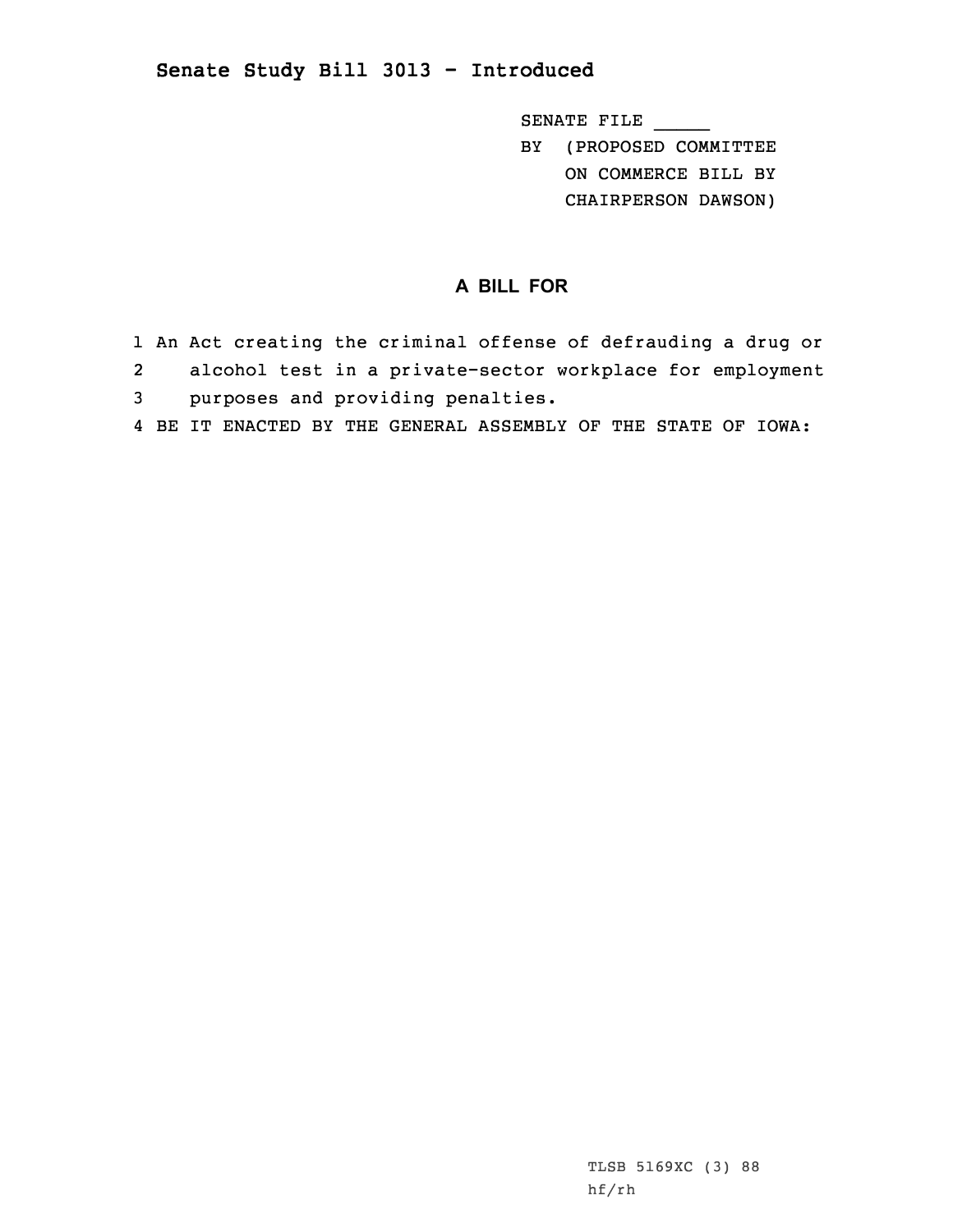1 Section 1. Section 715A.1, Code 2020, is amended by adding 2 the following new subsections:

 NEW SUBSECTION. 1A. *"Synthetic urine"* means any substance that is designed to simulate the composition, chemical properties, physical appearance, or physical properties of human urine for the purpose of defrauding <sup>a</sup> drug or alcohol 7 test.

<sup>8</sup> NEW SUBSECTION. 1B. *"Urine additive"* means any substance 9 that is designed to be added to human urine for the purpose of 10 defrauding <sup>a</sup> drug or alcohol test.

11 Sec. 2. NEW SECTION. **715A.11 Synthetic urine and urine** 12 **additives —— defrauding drug or alcohol test.**

13 1. A person shall not manufacture, market, sell, distribute, use, or possess synthetic urine or <sup>a</sup> urine additive for the purpose of defrauding <sup>a</sup> drug or alcohol test given in <sup>a</sup> private-sector workplace pursuant to section 730.5.

 2. <sup>A</sup> person shall not knowingly use the person's own urine expelled or withdrawn prior to the collection of <sup>a</sup> urine sample from the person for <sup>a</sup> drug or alcohol test given in <sup>a</sup> private-sector workplace pursuant to section 730.5 for the purpose of defrauding <sup>a</sup> drug or alcohol test.

22 3. <sup>A</sup> person shall not knowingly use the urine of another person for the purpose of defrauding <sup>a</sup> drug or alcohol test given in <sup>a</sup> private-sector workplace pursuant to section 730.5. 4. This section shall not apply to the manufacture, marketing, sale, distribution, use, or possession of synthetic urine or <sup>a</sup> urine additive if the manufacture, marketing, sale, distribution, use, or possession is solely for educational or law enforcement purposes.

30 5. <sup>A</sup> person who violates this section is guilty of <sup>a</sup> simple 31 misdemeanor for <sup>a</sup> first offense and <sup>a</sup> serious misdemeanor for 32 each subsequent offense.

33 6. Except as prohibited by law, <sup>a</sup> person who collects 34 <sup>a</sup> urine sample from another person for <sup>a</sup> drug or alcohol 35 test given in <sup>a</sup> private-sector workplace pursuant to section

 $-1-$ 

LSB 5169XC (3) 88 hf/rh 1/3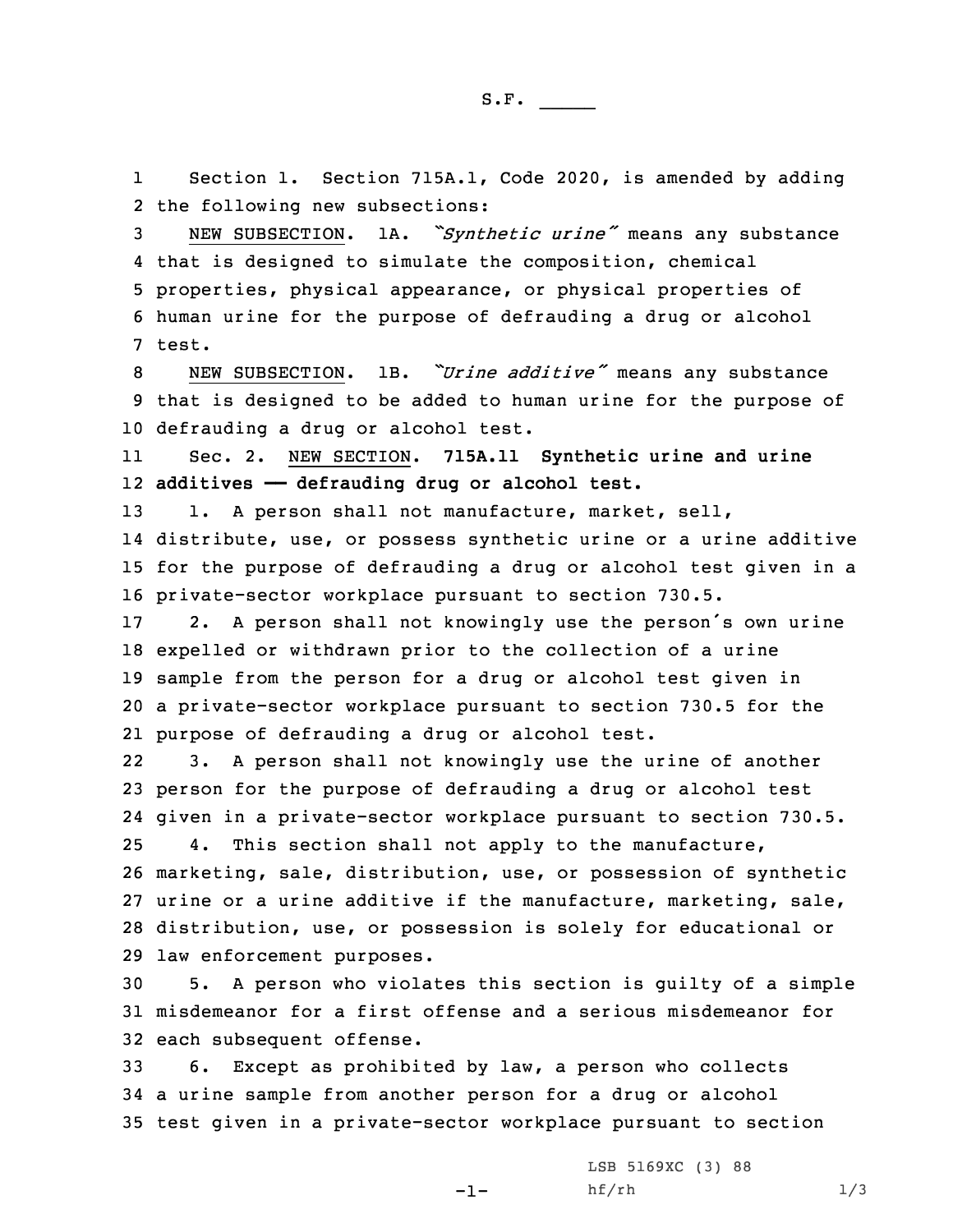730.5, having knowledge or <sup>a</sup> reasonable suspicion that the other person has used synthetic urine or <sup>a</sup> urine additive to defraud the test in violation of subsection 1, may report such information to law enforcement authorities.

 7. Notwithstanding any other law to the contrary, the prosecution of <sup>a</sup> person for <sup>a</sup> violation of this section shall not preclude <sup>a</sup> prosecution of that person under other applicable law.

 8. This section shall not be construed to encourage, conflict with, or otherwise interfere with the preemption of any federal, state, or local laws or regulations related to drug and alcohol testing procedures and confidentiality. EXPLANATION

14 **The inclusion of this explanation does not constitute agreement with** <sup>15</sup> **the explanation's substance by the members of the general assembly.**

16 This bill creates the criminal offense of defrauding <sup>a</sup> drug 17 or alcohol test in <sup>a</sup> private-sector workplace.

 The bill prohibits <sup>a</sup> person from manufacturing, marketing, selling, distributing, using, or possessing synthetic urine or <sup>a</sup> urine additive for the purpose of defrauding <sup>a</sup> drug or alcohol test given in <sup>a</sup> private-sector workplace pursuant to Code section 730.5; prohibits <sup>a</sup> person from knowingly using the person's own urine expelled or withdrawn prior to the collection of <sup>a</sup> urine sample from the person for <sup>a</sup> drug or alcohol test given pursuant to Code section 730.5 for the purpose of defrauding <sup>a</sup> drug or alcohol test; and prohibits <sup>a</sup> person from knowingly using the urine of another person to defraud <sup>a</sup> drug or alcohol test given in <sup>a</sup> private-sector workplace pursuant to Code section 730.5.

 The bill provides that prosecution of <sup>a</sup> person for <sup>a</sup> violation of the bill does not preclude prosecution of that person under other applicable law. The bill shall not be construed to encourage, conflict with, or otherwise interfere with the preemption of any federal, state, or local laws or regulations relating to drug or alcohol testing procedures and

 $-2-$ 

LSB 5169XC (3) 88  $h f / rh$  2/3